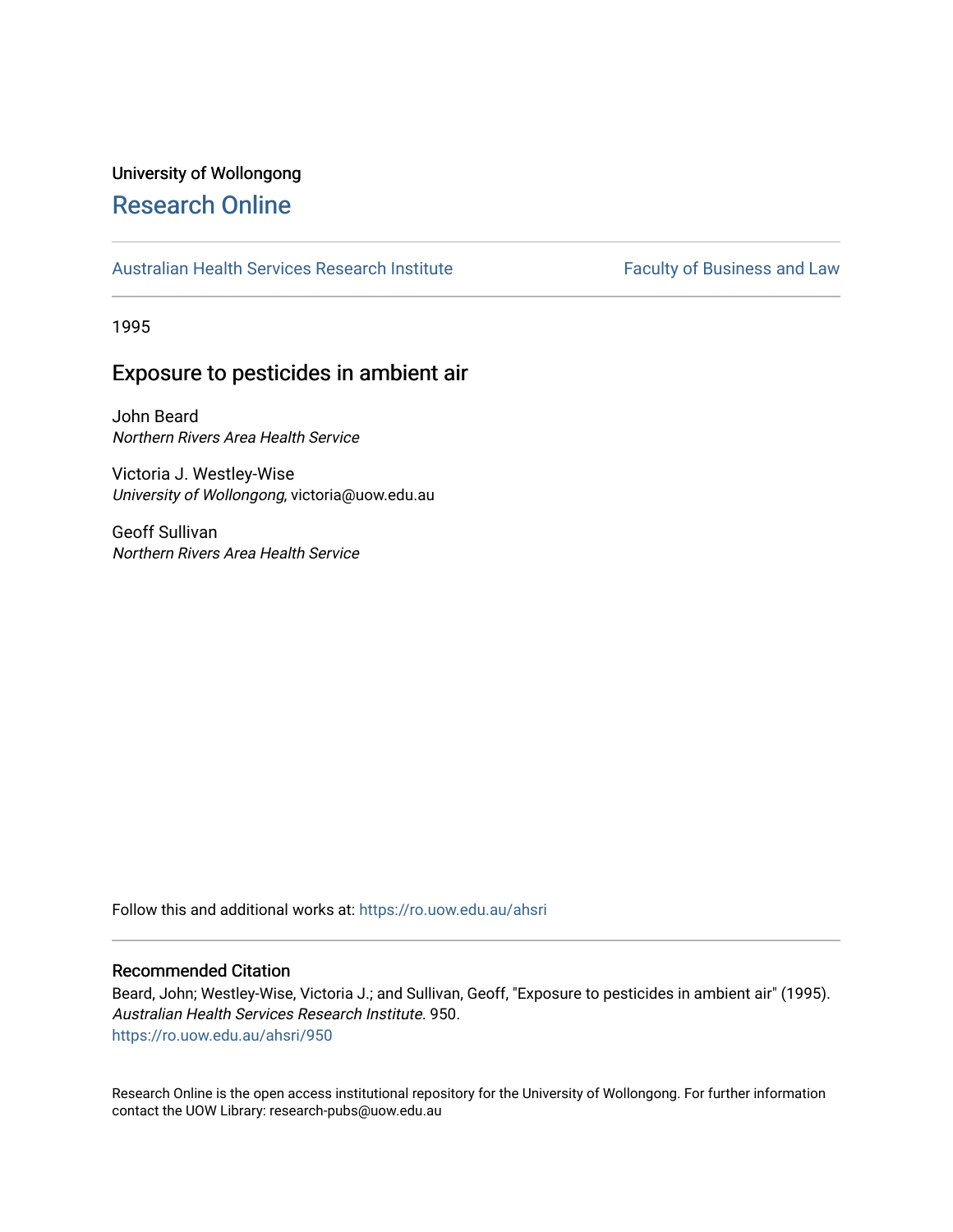# Exposure to pesticides in ambient air

# **Abstract**

Ambient air was monitored for pesticides at four sites in Coffs Harbour, a coastal town (population about 50 000) surrounded by banana plantations. Air was sampled continuously for five consecutive months during the peak agricultural spraying period using vacuum pumps set to sample one litre per minute through ORBO‐42 adsorption tubes. Six pesticides were detected: three organochlorines and three organophosphates. The most commonly detected pesticide (14 per cent of all samples) was chlor‐pyrifos (maximum detected level 208.0 ng/m $^3$ , mean 3.6 ng/m $^3$ ). Heptachlor was detected in 7.1 per cent of all

samples (maximum detected level 133 ng/m $^3$ , mean 2.7 ng/m $^3$ ). Other pesticides were only rarely detected. The only pesticide applied by air in the district (propiconazole) was not detected. If international health guidelines are used as a yardstick, these levels of exposure appear unlikely to present an appreciable health risk. Chlorpyrifos detection was associated with low wind speed ( $P = 0.012$ ) and high temperature ( $P = 0.015$ ), and detection at one site was associated with detection at another ( $P < 0.001$ ). Chlorpyrifos detection was also associated with domestic applications within the town area as reported by pesticide applicators ( $P = 0.045$ ). Peak agricultural use of chlorpyrifos did not coincide with peak detection periods. None of the detected organochlorines is registered for agricultural use, although at the time, heptachlor was permitted for use as a domestic termiticide. Even in a semirural town with nearby widespread use of agricultural chemicals, community exposures to pesticides in ambient air may largely relate to their nonagricultural use.

## Keywords

exposure, ambient, air, pesticides

## Publication Details

J. Beard, V. Westley-Wise & G. Sullivan, "Exposure to pesticides in ambient air", Australian Journal of Public Health 19 4 (1995) 357-362.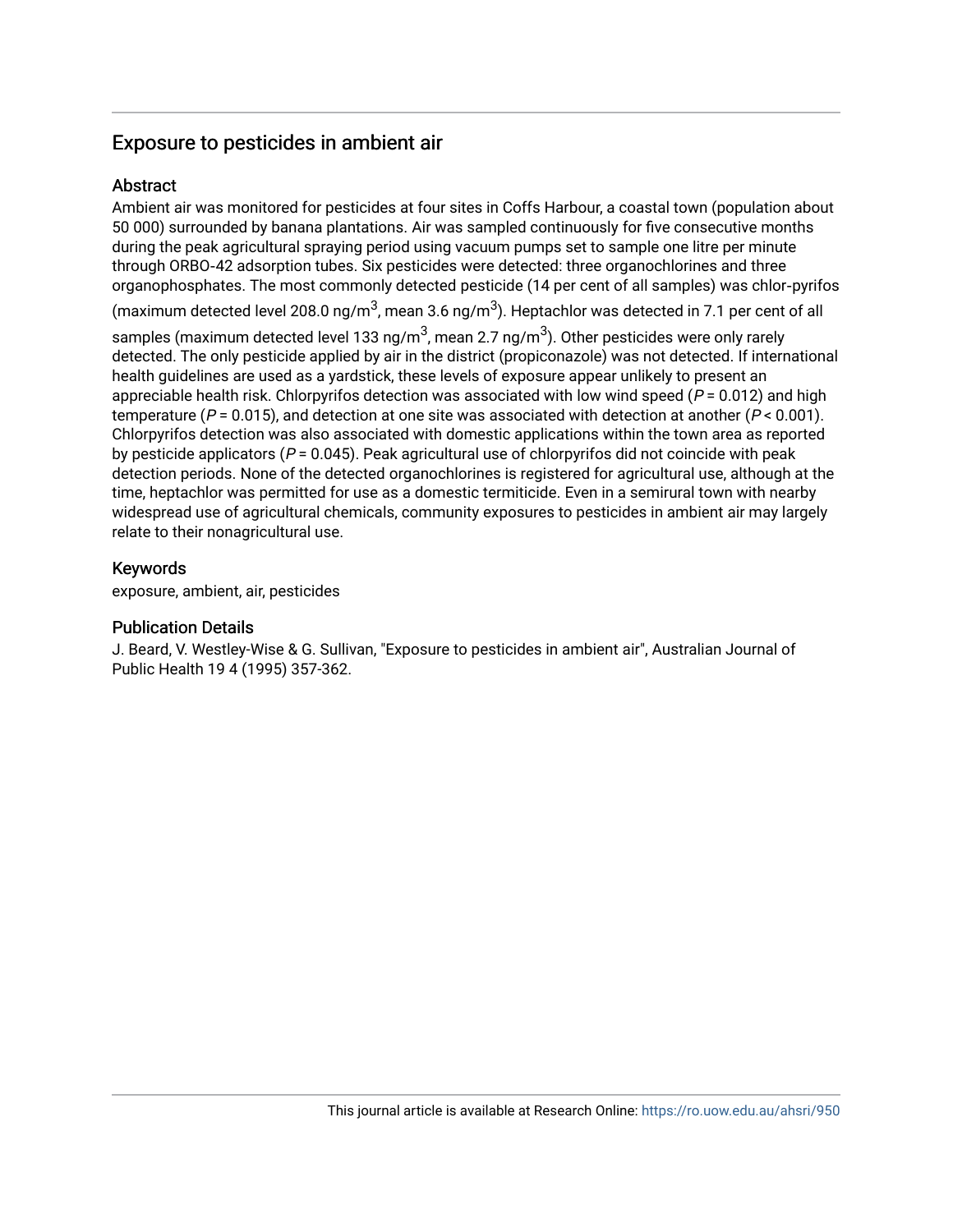# Exposure to pesticides in ambient air

# John Beard, Victoria Westley-Wise and Geoff Sullivan

*North Coast Public Health Unit, NSW Health Department, Lismore* 

*Abstmct* Ambient air **was** monitored for pesticides at four sites in **Coffs** Harbour, a coastal **town** (population about 50 *OOO)* surrounded by banana plantations. Air **was** sampled continuously for **five** consecutive months during the peak agricultural spraying period using vacuum pumps set to sample **one** litre **per** minute through **ORB042** adsorption tubes. **Six** pesticides were detected three organochlorines and three organophosphates. The most commonly detected pesticide **(14** per cent of all samples) **waa** chlorpyrifos (maximum detected level 208.0 ng/m', mean **3.6** ng/m'). Heptachlor **was** detected in **7.1** per cent of all samples (maximum detected level **133** ng/m5, mean **2.7** ng/ms). Other pesticides were only rarely detected. The only pesticide applied by air in the district (propiconazole) **was** not detected. If international health guidelines are used as a yardstick, these levels of exposure appear unlikely to present an appreciable health risk. Chlorpyrifos detection was associated with low wind speed  $(P = 0.012)$ and high temperature *(P=* **0.015),** and detection at one site **was** associated with detection at another *(P<* **0.001).** Chlorpyrifos detection **was** also associated with domestic applications within the **town** area **as** reported by pesticide applicators *(P* = **0.045).** Peak agricultural use of chlorpyrifos did not coincide with peak detection periods. None of the detected organochlorines is registered for agricultural use, although at the time, heptachlor **was** permitted for use **as** a domestic termiticide. Even in a semirural town with nearby widespread use of agricultural chemicals, community **exposures** to pesticides in ambient air may largely relate to their nonagricultural use. (Aust J Public Health 1995; 19: 357-62)

HE town of Coffs Harbour, part of **Coffs** T Harbour Local Government Area (1991 cen**sus** population 51 520), is one of the fastest growing urban areas in New South Wales (NSW). It lies in a valley bounded by the sea to the east, by a ridge to the west and by lower ridges to the north and south, which are mainly covered by banana plantations. In late 1984, a cluster of **six** cases of cleft lip and palate in local children focused community attention on possible environmental exposures that may have explained these birth defects.' Much of this attention was directed at possible community exposures to agricultural chemicals.

This report details extensive ambient air monitoring for a range of pesticides undertaken in Coffs Harbour during the summer of 1992-1993 in response to these concerns.

The sampling period was chosen to coincide with the period of aerial spraying of the banana plantations. Although the only pesticide applied by aerial spraying within the **Coffs** Harbour area is propiconazole (in Tilt), other agricultural chemicals are used on banana plantations, including nematocides (for example, ethoprophos) and insecticides for controlling banana weevil borer (for example, chlorpyrifos, ethoprophos and diazinon). These are usually sprayed from the ground once or twice annually, the two spraying periods generally being October to December, and March to mid-May.

The study period for this ambient **air** monitoring survey spanned the period of maximum agricultural application of pesticides, both aerial and groundsprayed, in Coffs Harbour.

#### **Methods**

During the 2Sweek period beginning 26 November 1992, pesticide levels in ambient air were monitored

daily at four sites. Three sites were in residential areas bounded **by** banana plantations in the main **Coffs** Harbour valley, and one site **was** within the **Coffs** Harbour Central Business District (Figure **1).**  All sites lay within a radius of 1.5 kilometres from the city centre. The siting of the ambient air monitors complied with the relevant Australian Standard  $(AS<sub>2</sub>922)$ .

Miniature gas-sampler vacuum pumps **(BREY**  Model *G604* 6V) were calibrated using a standard volumetric flowmeter, and reset each morning to sample approximately one litre **per** minute of ambient air for the next 24 hours, through ORB042 adsorption tubes containing a cleaned porous styrene-divinylbenzene copolymer. These commer-



Figure 1: Map of Coffs Harbour showing sites of air monitors

**Correspondence to Dr** John **Beard. Director,** North **Coast Public Health Unit, PO Box 498, Lismore, NSW 2480. Fax (066) 222 151.**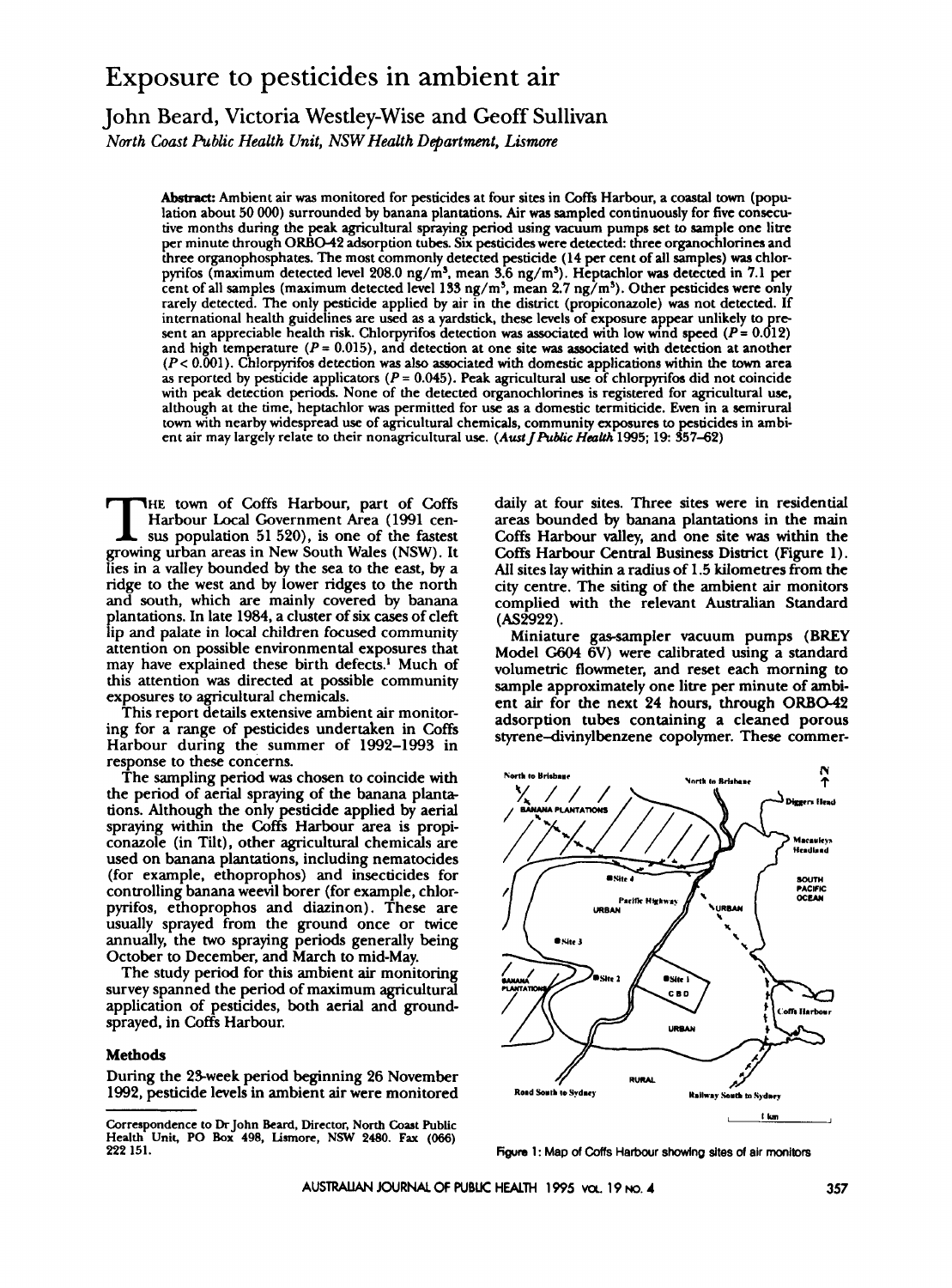cial adsorption tubes have been shown to collect efficiently a broad range of pesticides, including hep tachlor, chlorpyrifos, chlordane and diazinon (90 per cent, 96 per cent, 95 per cent, 92 per cent recovery respectively).<sup>2</sup> The contents of each tube were screened by the NSW Health Department's Division of Analytical Laboratories for 16 organochlorine pesticides, **SO** organophosphate pesticides, and propiconazole. The Division's Pesticide Residue Laboratory is registered with the National **Assoc**iation of Testing Authorities. The detectable limits were 10 ng/tube and, for a short period towards the end of the monitoring period, 20 ng/tube.

The average volume of air sampled by each tube was 1.44 m<sup>3</sup> (that is, one litre per minute over 24 hours), but the detected levels and detectable limits in micrograms were calculated, taking into account the exact period each tube was used for sampling, and the estimated mean air flow during the sampling period (calculated from the average of the air flow at the beginning and end of sampling). Such an estimation assumes a linear decline in flow rate. The median difference in flow rate was 7 per cent. For 87 per cent of samples the difference in flow rate was 0.2 litres per minute or less, and for 98 per cent, the difference was 0.4 litres per minute or less. All samples were included in analysis. If decline was not linear but instead occurred for all samples immediately at the start of the sampling period, this estimation could underestimate exposures by up to 6.5 per cent.

The range, median and mean concentrations in ambient air of the two most commonly detected pesticides (heptachlor and chlorpyrifos) were estimated for each of the four sites and for all four sites combined. Mean concentrations were calculated by combining the observed data above the detection limit with extrapolated below-limit values, using the robust probability plotting method.' This method develops a linear regression equation using the observed values to extrapolate the belowdetectablelimit values. These summary statistics, **as** well **as** the extent of concurrence (that is, simultaneous occurrence) of pesticide detection at each of the sites, were calculated using the SAS program.<sup>4</sup>

#### *Mctcororogicat* data

Meteorological data were obtained from the Coffs Harbour station of the Bureau of Meteorology for the months November 1992 to April 1993. These data included daily measurements of temperature, rainfall, evaporation, and maximum wind gust direction. Estimated mean wind speeds for each 24hour period beginning at 9.00 a.m. daily (corresponding to the usual air sampling period) were calculated using the registered three-hourly readings of wind velocity. The registered maximum daily gust direction **was** used **as** a proxy measure of prevailing wind direction.

The associations between daily meteorological variables and pesticide detection were tested **by** multiple logistic regression analysis using the stepwise selection procedure.

### **Pesticide** application

All pest control operators in the **Coffs** Harbour area were asked to provide records of days on which hep tachlor and chlorpyrifos, the two most commonly detected pesticides, were applied during the study period. The association between pesticide detection and application by operators (that is, the concurrence of detection and application on the same day) was tested with the chi-square statistic.

### **ReSUlto**

The rates of detection of pesticides are shown in Table 1. Of a possible 644 air samples taken and analysed during the 2Sweek monitoring period, only 477 (75 per cent) were available for analysis, owing to technical problems at each of the sites and because the Site  $3$  pump was stolen after only  $59$ samples had been taken.

Six pesticides were detected during the monitoring period: three organochlorines (heptachlor, chlordane and dieldrin) and three organophosphates (ethyl-chlorpyrifos, ethoprophos and diazinon). The only pesticide aerially applied in the district, propiconazole (in Tilt) was not detected at any site.

Five of the **six** pesticides were detected at **two** sites, Sites **2** and 4, both of these sites being in residential areas near banana plantations and without new building developments in the immediate vicinity. Only one pesticide, chlorpynfos, **was** detected at **the**  other two sites, Site 1 being within the central business district and Site 3 being in a developing residential area close to the banana plantations. That no dane and few were positive for chlorpyrifos, may have been because of the small number of samples successfully taken at this site. Site 3 samples were positive for heptachlor or chlor-

The most commonly detected pesticide was chlorpyrifos, being identified in **69** (14 per cent) samples, including 32 (23 per cent) at Site 2 and 25 (17 per cent) at Site 4. There was a significant tendency for detection at these sites to coincide  $(P < 0.001)$ , this occurring on 15 of the 25 days *(60* per cent) when chlorpyrifos was detected at Site 4. On 22 of the 25 days when chlorpyrifos **was** detected at Site 4, chlorpyrifos was detected at Site 2 either on that day or the day immediately before or after.

Table 1: Pesticides detected in ambient air: numbers and percentages of sites with detected levels (mg/m<sup>3</sup>)

|              | Number     |    | Heptachlor |                   |           |           | Chlorpyrifos |      |                  |           | Chlordane Ethoprophos Diazinon |   |     |   | <b>Dieldrin</b> |   |     |   |     |
|--------------|------------|----|------------|-------------------|-----------|-----------|--------------|------|------------------|-----------|--------------------------------|---|-----|---|-----------------|---|-----|---|-----|
|              | ot samples | n  | %          | Range Median Mean |           |           | n            | %    | Range MedianMean |           |                                | n | %   | n | %               | n | %   | n | %   |
| Site 1 (CBD) | 134        |    |            | ND.               | ND        | <b>ND</b> |              | 5.2. | ND-12.0          | ND        | 1.9                            |   | 0.0 |   | 0.0             |   | 0.0 |   | 0.0 |
| Site 2       | 138        |    | 22         | $ND-21.0$         | ND.       | 0.544     | 32           | 23.2 | <b>ND-208</b>    | <b>ND</b> | 7.4                            |   | 0.0 |   | 1.4             |   | 0.7 |   | 0.7 |
| Site 3       | 59         |    | 0.0        | ND.               | <b>ND</b> | <b>ND</b> |              | 8.5  | ND-12.0          | <b>ND</b> | 2.95                           |   | 0.0 |   | 0.0             |   | 0.0 | 0 | 0.0 |
| Site 4       | 146        |    |            | <b>ND-133</b>     | ND        | 7.23      | 25           | 17.1 | $ND-25.0$        | <b>ND</b> | 3.9                            |   | 4.8 |   | 2.7             |   | 0.7 |   | 0.0 |
| All sites    | 477        | 34 |            | ND-133            | <b>ND</b> | 2.70      | 69           | 14.5 | ND-208           | <b>ND</b> | 3.6                            |   | ۱.5 |   |                 |   | 0.4 |   | 0.2 |

*Note:* **(a) Nil detected.**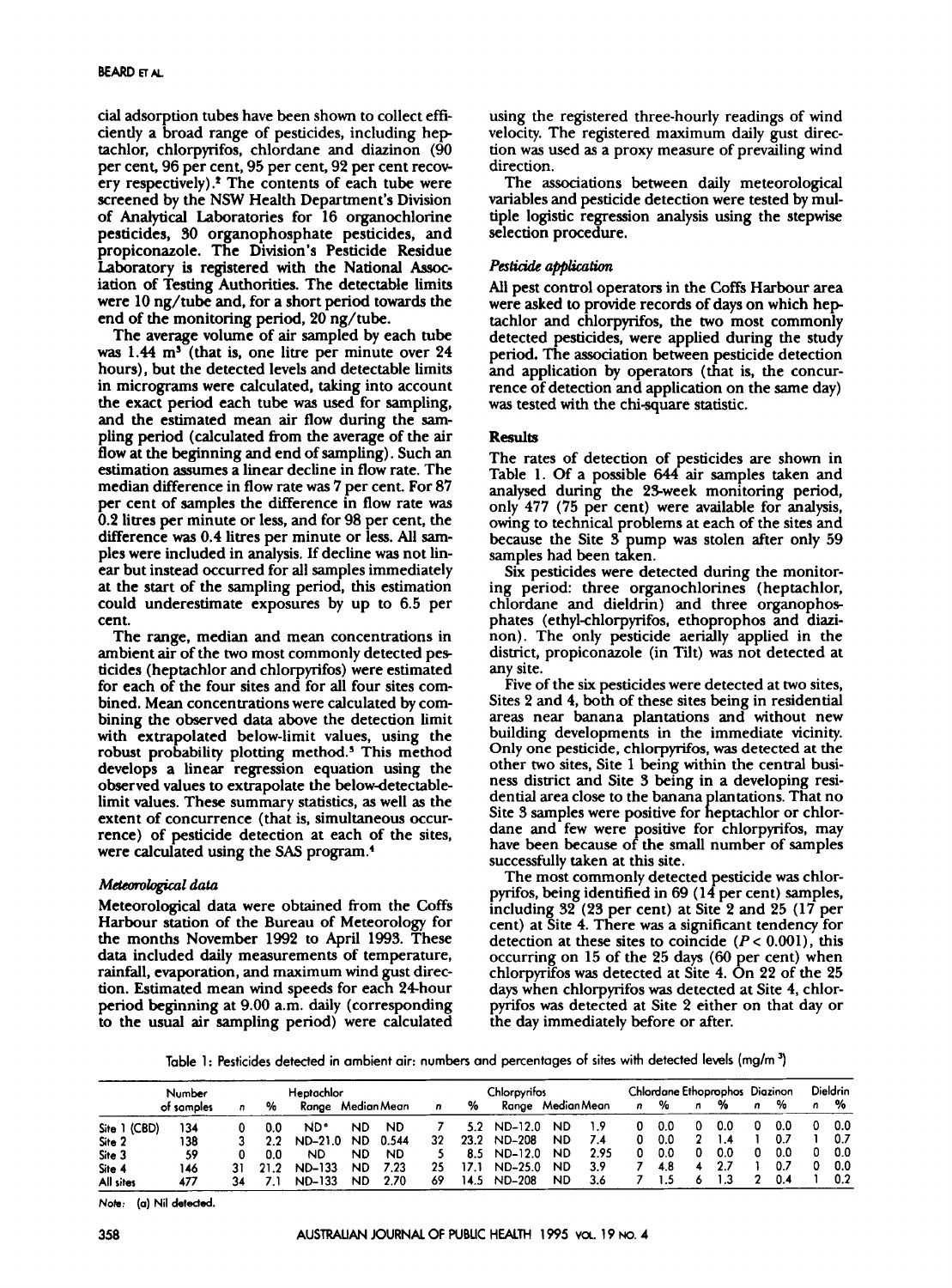Chlorpyrifos detection at Sites **1** and 3 also tended to coincide with detection at Site **2** or Site **4** (four of the five days for Site **3,** and five of the seven **days** for Site **1).** 

Heptachlor was detected in **34 (17** per cent) *sam*ples, almost exclusively from Site **4. Two** of the three days when heptachlor was detected at another site (Site **2)** coincided with **days** when heptachlor was detected at Site **4.** There was also a statistically *sig*nificant association between the detection of hep tachlor and chlorpyrifos. At Site **4,** heptachlor was detected on **11** of the **25** days **(44** per cent) when chlorpyrifos was detected  $(P = 0.01)$ . On two of the three days when heptachlor was detected at Site **2,**  chlorpyrifos was also detected.

Chlordane was detected at low levels  $(6-8 \text{ ng/m}^3)$ on seven occasions at Site **4,** all on days when hep tachlor was detected at relatively high levels **(20-65**   $ng/m<sup>3</sup>$ . The ratio of heptachlor to chlordane concentrations detected on these occasions ranged from **3:l** to **8:1,** with a mean ratio of **61.** Technicalgrade heptachlor generally contains chlordane in a ratio of **4: 1.** 

Table **1 also** shows the summary statistics for concentrations of heptachlor and chlorpyrifos found at each site and all four sites combined. The maximum detected level of heptachlor was **133** ng/ms, at Site **4.** The mean level of heptachlor at Site **4.** calculated using extrapolated below limit values, was **7.23**  ng/ms, and at all sites combined was **2.70** ng/ms. The maximum detected concentration of ethylchlorpyrifos was **208** ng/ms, at Site **2.** The mean level of chlorpyrifos at Site **2** was **7.39** ng/ms, and at all sites combined was **3.58** ng/ms.

#### *MetGorologiGal variables*

The detection of pesticides, either heptachlor or chlorpyrifos, was not significantly associated with any of the **16** possible prevailing wind directions (nor groupings of adjacent wind directions) at any of the sites.

The mean and median wind speeds were generally lower on days when heptachlor or chlorpyrifos were detected, compared to **days** when they were not detected (Table **2).** Chlorpyrifos detection was significantly associated with both wind speed  $(P =$ **0.012)** and temperature (P= **0.015),** detection being more likely on days with lower wind speeds and

higher temperatures. Although wind speeds were generally lower on days when heptachlor was detected, the only significant meteorological association with heptachlor detection was evaporation, which was generally lower on days of detection.

#### *Pesticide application*

Five of six pest control **operators** provided daily records of heptachlor and chlorpyrifos application. These records showed that chlorpyrifos **was** applied on **23** days and heptachlor on **15 days** during the study **period.** Thirteen of the **61** samples **(21** per cent) from residential monitoring sites in which chlorpyrifos **was** detected were taken on days when chlorpyrifos was reported to be applied by pest condays when chlorpyrifos was applied by operators was (OR) **2.22,95** per cent confidence interval *(CI)* **1.02**  to  $4.80$ ,  $P = 0.045$ . No significant association was found for heptachlor application. trol operators. The relative odds of detection on significantly higher than on other days (odds ratio

#### *Exposure and risk assessment*

To **assess** the potential health **risk** associated with the pesticide levels detected in ambient air in this survey, possible inhalational exposures have been calculated and compared with international reference criteria Total inhalational exposures to chlorpyifos, heptachlor and propiconazole were estimated using **various** assumptions (Table **3).** 

The mean indoor air concentrations used in these calculations were estimated from indoor pesticide concentrations (before termiticide treatment) reported in a study of **NSW** homes in **1992.5**  Detected mean outdoor concentrations were about an order of magnitude lower than the estimated mean indoor concentrations.

While propiconazole was not detected in any **sam**ples, the detection limit of **10** ng/tube (or **20**  ng/tube for later parts of the study) represents the equivalent of **6.9** ng/ms (or **13.9** ng/ms) propiconazole in ambient air. Estimated daily exposures were calculated using these levels **as** a maximum possible concentration.

*An* 'acceptable daily intake' **(ADI)** has been set for many pesticides by the Joint Meeting on Pesticide Residues of the World Health Organization and the **Food** and Agriculture Organisation.' This level takes

|                            | Positive samples |        |      | Negative samples | Multiple logistic regression analysis |                  |  |  |
|----------------------------|------------------|--------|------|------------------|---------------------------------------|------------------|--|--|
|                            | Mean             | Median | Mean | Median           | Odds ratio                            | CI "             |  |  |
| Heptachlor or chlorpyrifos |                  |        |      |                  |                                       |                  |  |  |
| Wind speed (knots)         | 5.9              | 5.3    | 7.5  | 7.3              | 0.87                                  | 0.77 to 0.97     |  |  |
| Temperature (°C)           | 18.7             | 18.6   | 18.1 | 18.5             | 1.20                                  | $1.01$ to $1.43$ |  |  |
| Evaporation (mm)           | 5.1              | 5.2    | 5.9  | 6.0              | 0.71                                  | $0.55$ to $0.91$ |  |  |
| Heptachlor                 |                  |        |      |                  |                                       |                  |  |  |
| Wind speed (knots)         | 5.9              | 4.7    | 7.0  | 6.9              |                                       |                  |  |  |
| Temperature (°C)           | 17.6             | 17.4   | 18.6 | 18.6             |                                       |                  |  |  |
| Evaporation (mm)           | 4.7              | 4.2    | 5.8  | 5.8              | 0.68                                  | $0.51$ to $0.90$ |  |  |
| Chlorpyritos               |                  |        |      |                  |                                       |                  |  |  |
| Wind speed (knots)         | 5.7              | 5.2    | 7.3  | 6.9              | 0.84                                  | $0.74$ to $0.96$ |  |  |
| Temperature (°C)           | 19.0             | 18.9   | 18.1 | 18.4             | 1.23                                  | 1.04 to 1.46     |  |  |
| Evaporation (mm)           | 5.3              | 5.6    | 5.7  | 5.8              |                                       |                  |  |  |

**Table 2: Pesticide detected in the ambient air, and meteorological foctorz** 

**Nots: (a) C1-95% confidence interwl**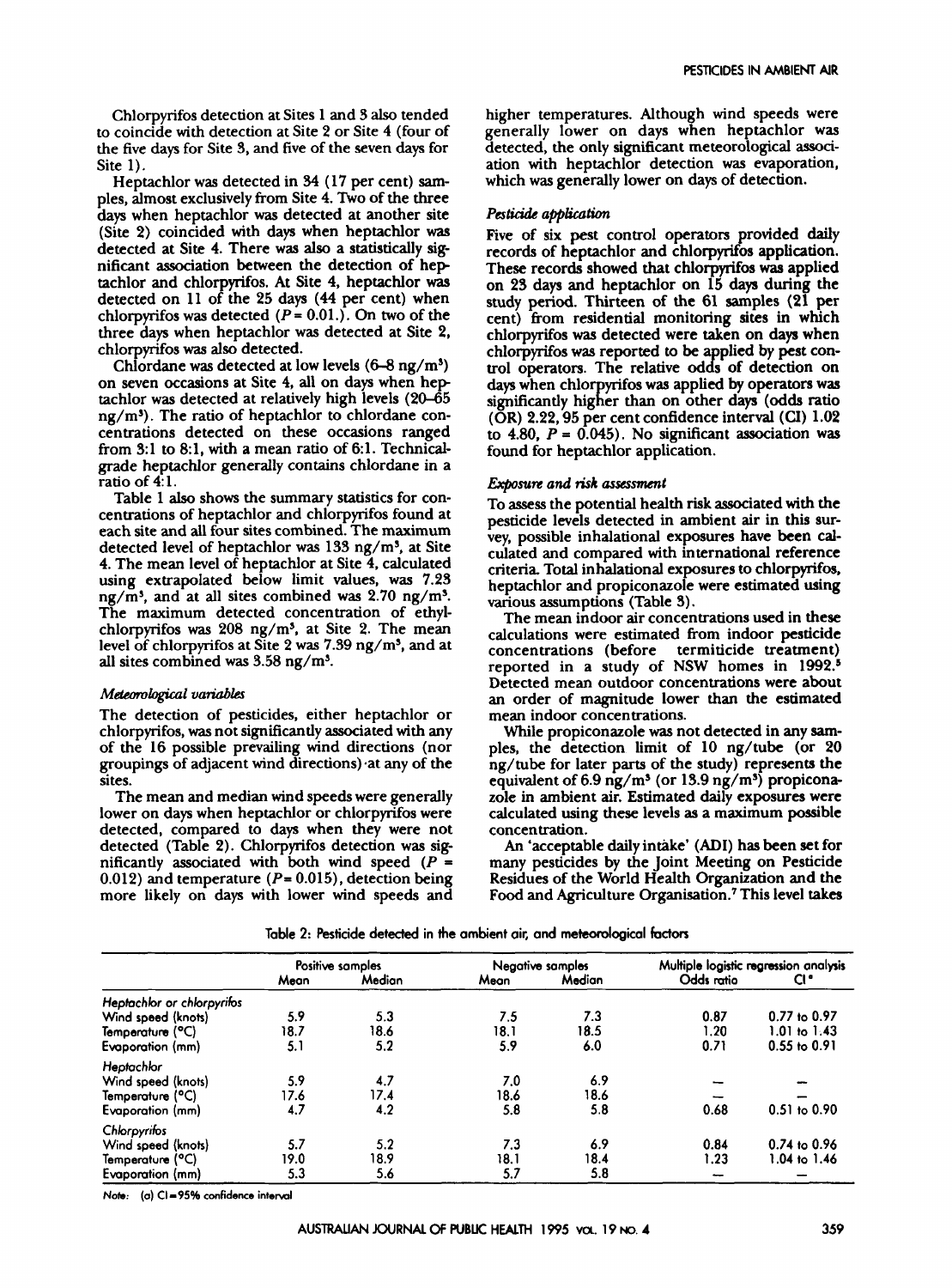| Table 3: Estimated daily inhalational exposures (ng/kg body         |
|---------------------------------------------------------------------|
| weight) <sup>a</sup> to heptochlor, chlorpyrifos, and propiconazole |
| under various assumptions                                           |

|                                                        |                                                                                                                                                                                                                                                                                                                                                                      | Child                                                                         | Adult<br>$(70 \text{ kg})$                 |
|--------------------------------------------------------|----------------------------------------------------------------------------------------------------------------------------------------------------------------------------------------------------------------------------------------------------------------------------------------------------------------------------------------------------------------------|-------------------------------------------------------------------------------|--------------------------------------------|
|                                                        |                                                                                                                                                                                                                                                                                                                                                                      |                                                                               |                                            |
|                                                        |                                                                                                                                                                                                                                                                                                                                                                      |                                                                               |                                            |
|                                                        |                                                                                                                                                                                                                                                                                                                                                                      |                                                                               |                                            |
|                                                        |                                                                                                                                                                                                                                                                                                                                                                      |                                                                               | 0.9                                        |
|                                                        |                                                                                                                                                                                                                                                                                                                                                                      |                                                                               |                                            |
|                                                        |                                                                                                                                                                                                                                                                                                                                                                      |                                                                               |                                            |
|                                                        |                                                                                                                                                                                                                                                                                                                                                                      |                                                                               | 2.3                                        |
|                                                        |                                                                                                                                                                                                                                                                                                                                                                      |                                                                               |                                            |
| ambient air concentration                              |                                                                                                                                                                                                                                                                                                                                                                      |                                                                               |                                            |
|                                                        | 186.0                                                                                                                                                                                                                                                                                                                                                                | 50.5                                                                          | 43.3                                       |
|                                                        |                                                                                                                                                                                                                                                                                                                                                                      |                                                                               |                                            |
|                                                        |                                                                                                                                                                                                                                                                                                                                                                      |                                                                               |                                            |
| 97.5                                                   | 136.0                                                                                                                                                                                                                                                                                                                                                                | 37.1                                                                          | 31.8                                       |
|                                                        |                                                                                                                                                                                                                                                                                                                                                                      |                                                                               |                                            |
|                                                        |                                                                                                                                                                                                                                                                                                                                                                      |                                                                               |                                            |
|                                                        |                                                                                                                                                                                                                                                                                                                                                                      |                                                                               |                                            |
|                                                        |                                                                                                                                                                                                                                                                                                                                                                      |                                                                               | 1.2                                        |
|                                                        |                                                                                                                                                                                                                                                                                                                                                                      |                                                                               |                                            |
|                                                        |                                                                                                                                                                                                                                                                                                                                                                      |                                                                               |                                            |
|                                                        |                                                                                                                                                                                                                                                                                                                                                                      |                                                                               | 2.4                                        |
|                                                        |                                                                                                                                                                                                                                                                                                                                                                      |                                                                               |                                            |
| ambient air concentration                              |                                                                                                                                                                                                                                                                                                                                                                      |                                                                               |                                            |
| 210.0                                                  | 294.0                                                                                                                                                                                                                                                                                                                                                                | 79.8                                                                          | 68.4                                       |
|                                                        |                                                                                                                                                                                                                                                                                                                                                                      |                                                                               |                                            |
|                                                        |                                                                                                                                                                                                                                                                                                                                                                      |                                                                               |                                            |
| 35.6                                                   | 49.8                                                                                                                                                                                                                                                                                                                                                                 | 13.5                                                                          | 11.6                                       |
|                                                        |                                                                                                                                                                                                                                                                                                                                                                      |                                                                               |                                            |
|                                                        |                                                                                                                                                                                                                                                                                                                                                                      |                                                                               |                                            |
|                                                        |                                                                                                                                                                                                                                                                                                                                                                      |                                                                               |                                            |
|                                                        |                                                                                                                                                                                                                                                                                                                                                                      |                                                                               | 2.2                                        |
|                                                        |                                                                                                                                                                                                                                                                                                                                                                      |                                                                               |                                            |
|                                                        |                                                                                                                                                                                                                                                                                                                                                                      |                                                                               |                                            |
| 13.9                                                   | 19.4                                                                                                                                                                                                                                                                                                                                                                 | 5.3                                                                           | 4.5                                        |
| ambient air at detectable<br>ambient air at detectable | $(ng/m^3)$<br>24 hours exposure to mean<br>ambient air concentration in<br>2.7<br>24 hours exposure to mean<br>ambient air concentration<br>7.2<br>24 hours exposure to maximum<br>133.0<br>24 hours exposure to mean<br>ambient air concentration in<br>3.6<br>24 hours exposure to mean<br>ambient air concentration<br>7.4<br>24 hours exposure to maximum<br>6.9 | Concentration Infant<br>$(5 \text{ kg})$<br>3.8<br>10.1<br>5.0<br>10.3<br>9.6 | (10 kg)<br>1.0<br>2.7<br>1.4<br>2.8<br>2.6 |

**Notes:** 

**(a) Assumed air intakes are: 22.8** rn' **for 70 kg adult, 3.8 m3 for 10 kg child and** *6.99* **m' for 5 kg infant.** 

**(b)** *Source:* **Cantrell'** 

into account published toxicological data on cells in culture, experimental animal studies and human epidemiological studies. In practice, the **AD1** is usually calculated by applying **various** safety factors to the **lowest-bservable-adverse-effect** level or the noobservable-effect level for each substance.

The United States Environment Protection Agency (US EPA) has developed a similar yardstick, the reference dose, which provides an estimate of the daily exposure to the general human population that is likely to be without appreciable risk of deleterious effects (apart from cancer) during a lifetime of exposure.6 Safety factors to account for interspecies and intraspecies variation are included in this estimate, commonly of an order of magnitude each.

For potentially carcinogenic substances, the **US**  EPA expresses toxicity values **as** slope factors? The slope Eactor is usually, but not **always,** the upper **95**  per cent confidence limit of the slope for the dose-response curve, expressed **as** (mg/kg/day)-'. This gives a plausible, but conservative, upper bound estimate of the probability of developing cancer from a unit exposure to the chemical being assessed. A 'weight-of-evidence' evaluation is also made of the quality of evidence available in making this assessment.

Combined, these criteria provide a summary of current knowledge of the potential adverse effects on health associated with a particular chemical. All deleterious effects, including teratogenicity, are considered in their derivation, although the chemicals are considered individually and the potential effect of combined exposure is not assessed.

The World Health Organization has set **an** AD1 for heptachlor of **1x104** ng/kg/day, and an AD1 for ethylchlorpyrifos of **1x104** ng/kg/day.8 The **US** EPA **sets** an oral reference dose for heptachlor of **5x104**  ng/kg/day and a slope factor of **4.5~10~** ng/kg/day and has set an oral reference dose for chlorpyrifos of  $3 \times 10^3$  ng/kg/day.<sup>9,10</sup> No ADI has been set for propiconazole, but the US EPA has set an **oral** reference dose of **1.3~104** ng/kg/day."

Teratogenicity studies reported by the US EPA Integrated Risk Information System (IRIS) database identify no-observable-effect levels for propiconazole of 30 mg/kg (ossification retardation in rats) and **180** mg/kg (rabbits). These noeffect levels are many orders of magnitude above the maximum **pos**  sible exposure to propiconazole recorded in this study of 3.9 ng/kg/day. The database identifies a teratogenicity no-observable-effect level for chlorpyrifos of  $10\times10^6$  ng/kg/day (increased skeletal variations at 25×10<sup>8</sup> ng/kg/day), and records data gaps for rat and rabbit teratology studies for hep tachlor. The maximum detected levels of chlorpyrifos and heptachlor in ambient air in this study would lead to exposures of 294 ng/kg/day and **188**  ng/kg/day respectively.

For a **5** kg infant, 24hour exposure to the mean daily ambient air concentration in this survey comprises 3.8 per cent of the **AD1** for heptachlor and **0.8**  per cent of the reference dose. Exposure to the mean daily ambient air concentration for chlorpyrifos comprises **0.05** per cent of the ADI. Exposures for older children and adults are considerably less.

For a **5** kg infant, 24hour exposure to the maximum daily ambient air concentration in this survey comprises **186** per cent of the **AD1** for heptachlor (37.2 per cent of the reference dose) and **2.9** per cent of the **AD1** for chlorpyrifos.

Applying the **US** EPA slope factor, mean detected ambient air levels of heptachlor represent an attrib utable individual lifetime risk of cancer of less than **1** in **1OOOOO.** 

Table 4 presents estimated total daily exposures to heptachlor and chlorpyrifos, including background, based on average time activity patterns to mean ambient air concentrations at site 4. Indoor and outdoor weightings are based on the **US** EPA Exposure Factors Handbook which identifies mean daily times spent indoors for adults of 92.4 per cent, and **88.2**  per cent for children aged between 3 and **11** years. Infants have been given the adult female weighting of 93.5 per cent indoors." We estimate that less than **1.5** per cent of the total exposure doses of hep tachlor and of chlorpyrifos for all age groups, are accounted for by exposures to ambient air.

#### **Discussion**

This survey failed to detect any evidence of the only pesticide applied by aerial spraying in the district (propiconazole, in Tilt, which has a medium to low volatility of  $1.3 \times 10^{-6}$  mbars vapour pressure at  $20^{\circ}$ C).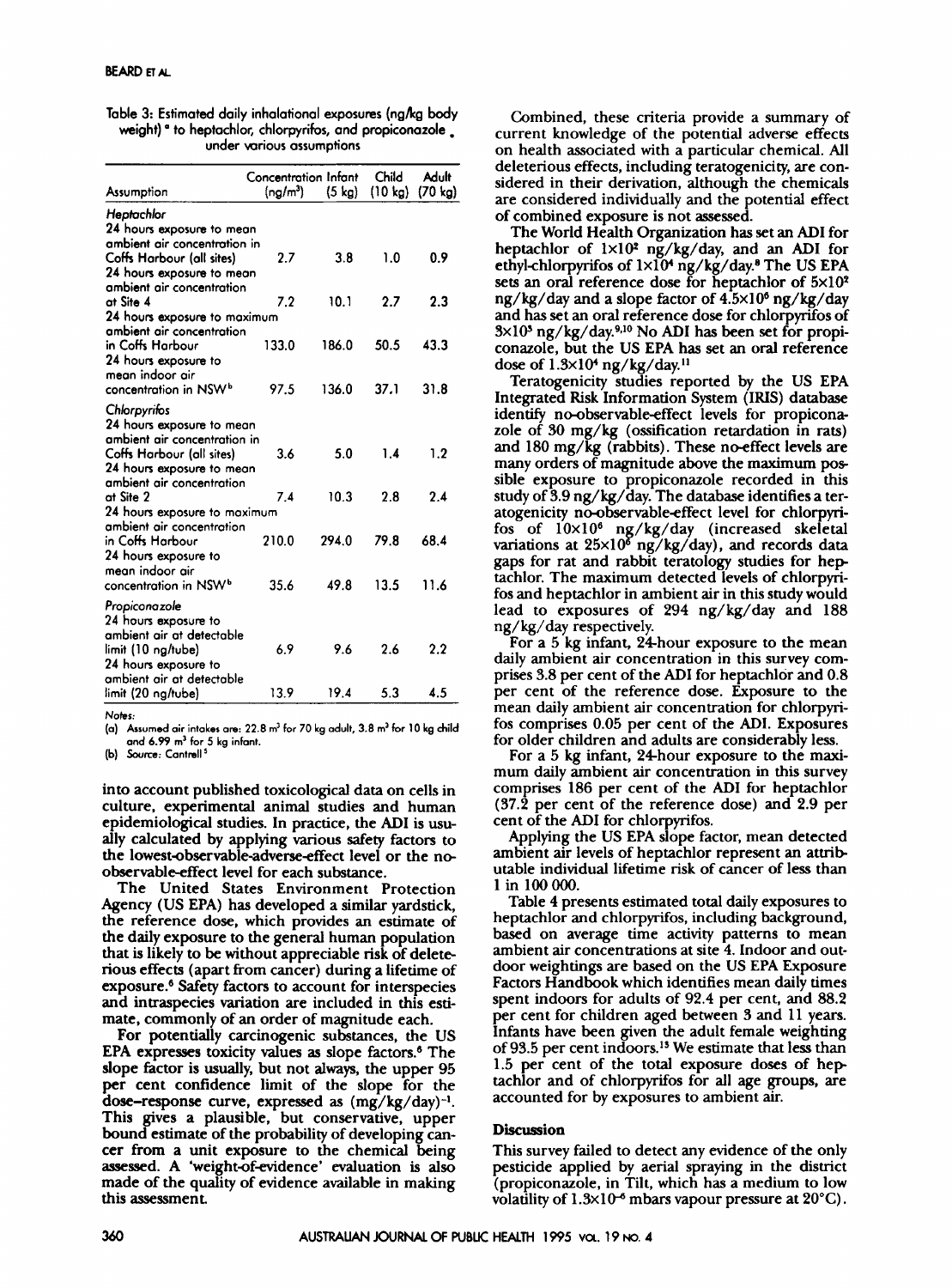|                           |        |        |       | Heptachlor |        | Chlorpyrifos |      |        |       |       |             |              |
|---------------------------|--------|--------|-------|------------|--------|--------------|------|--------|-------|-------|-------------|--------------|
|                           |        | Infant |       | Child      | Adult  |              |      | Infant |       | Child |             | <b>Adult</b> |
| Source                    | Dose ° | % ∿    | Dose  | %          | Dose   | %            | Dose | %      | Dose  | %     | <b>Dose</b> | %            |
| Background <sup>c</sup>   |        |        |       |            |        |              |      |        |       |       |             |              |
| Food <sup>d</sup>         | 0.0    | 0.0    | 0.0   | 0.0        | 0.0    | 0.0          | 1.0  | 2.1    | 7.0   | 30.8  | 11.0        | 48.0         |
| Water <sup>*</sup>        | 0.0    | 0.0    | 0.25  | 0.8        | 0.07   | 0.2          | 0.0  | 0.0    | 3.5   | 15.4  | 1.00        | 4.4          |
| Soil •                    | 0.0    | 0.0    | 0.01  | < 0.1      | 0.0004 | < 0.1        | 0.0  | 0.0    | 0.035 | 0.2   | 0.01        | < 0.1        |
| Subtotal                  | 0.0    | 0.0    | 0.25  | 0.8        | 0.07   | 0.2          | 1.0  | 2.1    | 10.5  | 46.3  | 12.0        | 52.4         |
| Inhalational <sup>1</sup> |        |        |       |            |        |              |      |        |       |       |             |              |
| Outdoor                   | 0.7    | 0.6    | 0.3   | 0.9        | 0.2    | 0.7          | 0.7  | 1.4    | 0.3   | 1.3   | 0.2         | 0.9          |
| Indoor                    | 127.2  | 99.5   | 32.7  | 98.3       | 29.4   | 99.0         | 46.6 | 96.5   | 11.9  | 52.4  | 10.7        | 46.7         |
| Subtotal                  | 127.9  | 100.0  | 33.0  | 99.2       | 29.6   | 99.7         | 47.3 | 97.9   | 12.2  | 53.7  | 10.9        | 47.6         |
| Total                     | 127.9  | 100.0  | 33.25 | 100.0      | 29.7   | 100.0        | 48.3 | 100.0  | 22.7  | 100.0 | 22.9        | 100.0        |

**Table 4: Daily total exposure doses of heptachlor and chlorpyrifos (ngkg body weight)** 

*Notes:* 

Exposure (E) calculated from formula E=(intake rate×contaminant concentration×bioavailability)/body weight

**(a) (b) Percentage of total dore** 

**(c) Om1 bioovoilability for hoptachlor assumed to** be **1096.** for **chlorpyrifor 70%** 

**(d) Background food exposures calculated from the 1990 National Market Basket Survey<sup>12</sup>** 

**(a)**  Soil and water exposures estimated assuming soil and water concentrations of half the detectable limit of soil sampling by Coffs Harbour City Council (Dupen, personal communication, 1993) and water sampling by the North Coast Public Health Unit

**(r)**  Inhalational bioavailability assumed to be 100% for both heptachlor and chlorpyrifos

This absence of detection probably represents relatively low rates of drift during application and minimal evaporation afterwards, resulting in little movement of the pesticide away from its site of initial use. It may, however, be that aerosol drift did occur and that particulates were not trapped efficiently on the porous medium of our low-volume sampling equipment. Further work needs to be done to quantify the degree of drift of particulates after aerial application.

The study did, however, detect six other pesticides in ambient air. Although the detected concentrations of these chemicals are unlikely to have adverse effects on human health, it is useful to identify the origin of this contamination, **as** concentrations are likely to be higher at their source. Establishing whether this source is domestic or agricultural will also indicate whether or not these results can be extrapolated to more urban sites.

Interviews with residents of all sites and adjacent buildings, and with licensed pest control operators, confirmed that none of the detected chemicals had been applied on or adjacent to monitoring-site prop erties, at least for several years. Soil sampling at all sites failed to detect contamination at levels that may have influenced the results of this survey. Over **150**  samples of soil recently taken from undeveloped land in the study area also failed to detect hep tachlor, chlordane or chlorpyrifos, although dieldrin, which was previously used in the banana industry, was a frequent low-level contaminant (Peter Dupen, **NSW** Environment Protection Authority, personal communication). It is therefore also unlikely that the pesticides detected in ambient air result from past agricultural use.

#### *Heptuchlor* and chlordane

There are no registered agricultural **uses** for cyclodienes in **NSW,** although at the time of this survey, they were permitted for use **as** subterranean termiticides, under concrete slabs and in other inaccessible sites, in accordance with Australian Standards **AS2057** and **AS2178.** 

Technical grade heptachlor contains about **20** per cent chlordane, which almost certainly explains the close relationship between the ambient air concentrations of heptachlor and chlordane.

The most likely source of the detected heptachlor is recent application in nearby buildings. This hypothesis is supported by the fact that heptachlor was not detected consistently throughout the **air**  monitoring period, but was almost exclusively detected after about mid-February. **This** closely parallels the pattern of application of heptachlor **by**  local licensed pest control operators; their records show that eight of the **IS** days when heptachlor was applied were in March. This restricted period of application, coinciding **as** it does with low evaporation periods, may **also** explain the negative association between heptachlor detection and evaporation.

#### *Chlotgynfos*

It is more difficult to identify the origin of the chlorpyrifos detected in this study, because it has a number of common and registered uses: **as** an agricultural pesticide; **as** a postconstruction termiticide; and **as** a general household insecticide, **both**  for professional treatments and by home-owners.

Chlorpyrifos was detected at all monitoring sites, although infrequently at Site **1,** the only monitoring site which was not within **1 km** of banana plantations. However, **as** Site **1** is located in the central business district, less domestic application would also be expected in this area. Soil sampling at all sites failed to detect any chlorpyrifos.

The usual chlorpyrifos agricultural spraying peri*ods* in Coffi Harbour do not coincide with the weeks of maximum detection **of** chlorpyrifos. Few banana growers spray chlorpynfos in January or February, yet January was the period of the most frequent and highest levels of chlorpyrifos detection in this study.

Detection of chlorpyrifos was, however, significantly associated with its application by pest control operators to properties in the Coffk Harbour area  $(P = 0.04)$ . Many of these applications were indoors.

The ambient air levels of both heptachlor and chlorpyrifos in our study lie almost midway between